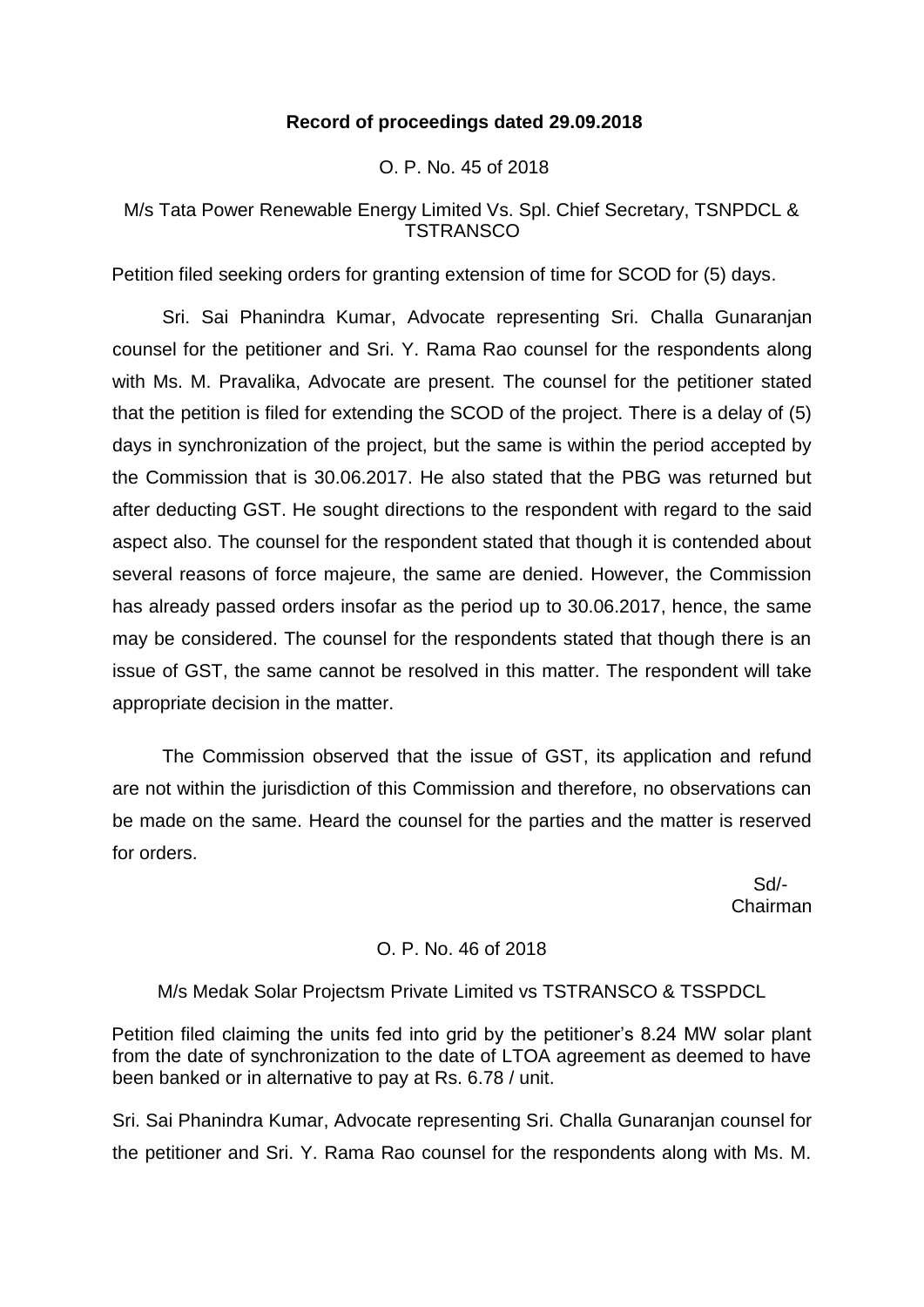Pravalika, Advocate are present. The counsel for the petitioner stated that the issue in the petition is with regard to giving the benefit of banking energy by the open access generator. He sought to rely on a decision rendered by the Commission in O. P. No. 94 of 2015, wherein the Commission had allowed banking of energy. Such order was passed duly recognizing the provisions of the policy issued by the government in respect of solar projects. The counsel for the petitioner also stated that about the statement in the policy itself providing for banking facility for captive generators.

The counsel for the petitioner stated that the petition has applied for long term open access and it was given after a long time. In between the petitioner has pumped energy, which the petition now wants to be treated as banked energy. Therefore, he requested to pass orders based on regulation issued by the Commission following the policy, the regulation being No. 1 of 2017.

The counsel for the respondents vehemently opposed the prayer made in the petition. He pointed out that the regulation issued by the Commission can be acted upon prospectively and cannot be given effect retrospectively. It is also his case that the policy issued by the government is not binding on the Commission and not even on the respondents themselves, even though, they being the government companies established under the Companies Act, 1956. The counsel for the respondents also stated that the facts of the case relied upon by the petitioner are not applicable to the present case and therefore, the same cannot be accepted.

At this stage, the counsel for the petitioner has sought adjournment stating that certain material papers including the judgment of the Commission are not filed and a rejoinder is also required to be filed to the counter affidavit of the respondents. Accordingly adjourned, the counsel for the petitioner shall file rejoinder within ten days.

Call on 27.10.2018 at 11.00 A.M.

 Sd/- Chairman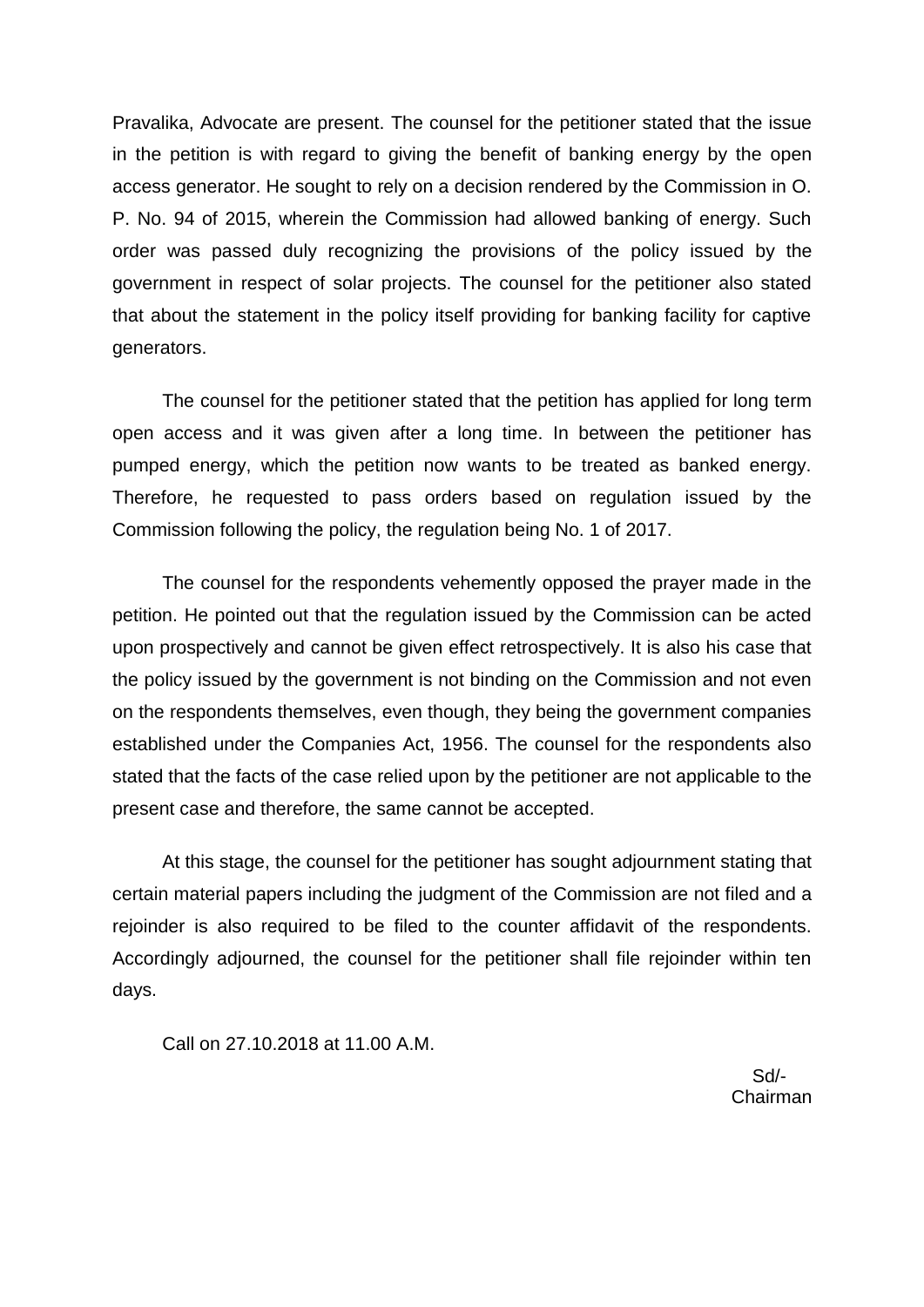#### O. P. No. 47 of 2018

### M/s Dubbak Solar Projects Private Limited Vs. TSTRANSCO & TSSPDCL

Petition filed claiming the units fed into grid by the petitioner's 8 MW solar plant from the date of synchronization to the date of LTOA agreement as deemed to have been banked or in alternative to pay at Rs. 6.78 / unit.

Sri. Sai Phanindra Kumar, Advocate representing Sri. Challa Gunaranjan counsel for the petitioner and Sri. Y. Rama Rao counsel for the respondents along with Ms. M. Pravalika, Advocate are present. The counsel for the petitioner stated that the issue in the petition is with regard to giving the benefit of banking energy by the open access generator. He sought to rely on a decision rendered by the Commission in O. P. No. 94 of 2015, wherein the Commission had allowed banking of energy. Such order was passed duly recognizing the provisions of the policy issued by the government in respect of solar projects. The counsel for the petitioner also stated that about the statement in the policy itself providing for banking facility for captive generators.

The counsel for the petitioner stated that the petition has applied for long term open access and it was given after a long time. In between the petitioner has pumped energy, which the petition now wants to be treated as banked energy. Therefore, he requested to pass orders based on regulation issued by the Commission following the policy, the regulation being No. 1 of 2017.

The counsel for the respondents vehemently opposed the prayer made in the petition. He pointed out that the regulation issued by the Commission can be acted upon prospectively and cannot be given effect retrospectively. It is also his case that the policy issued by the government is not binding on the Commission and not even on the respondents themselves, even though, they being the government companies established under the Companies Act, 1956. The counsel for the respondents also stated that the facts of the case relied upon by the petitioner are not applicable to the present case and therefore, the same cannot be accepted.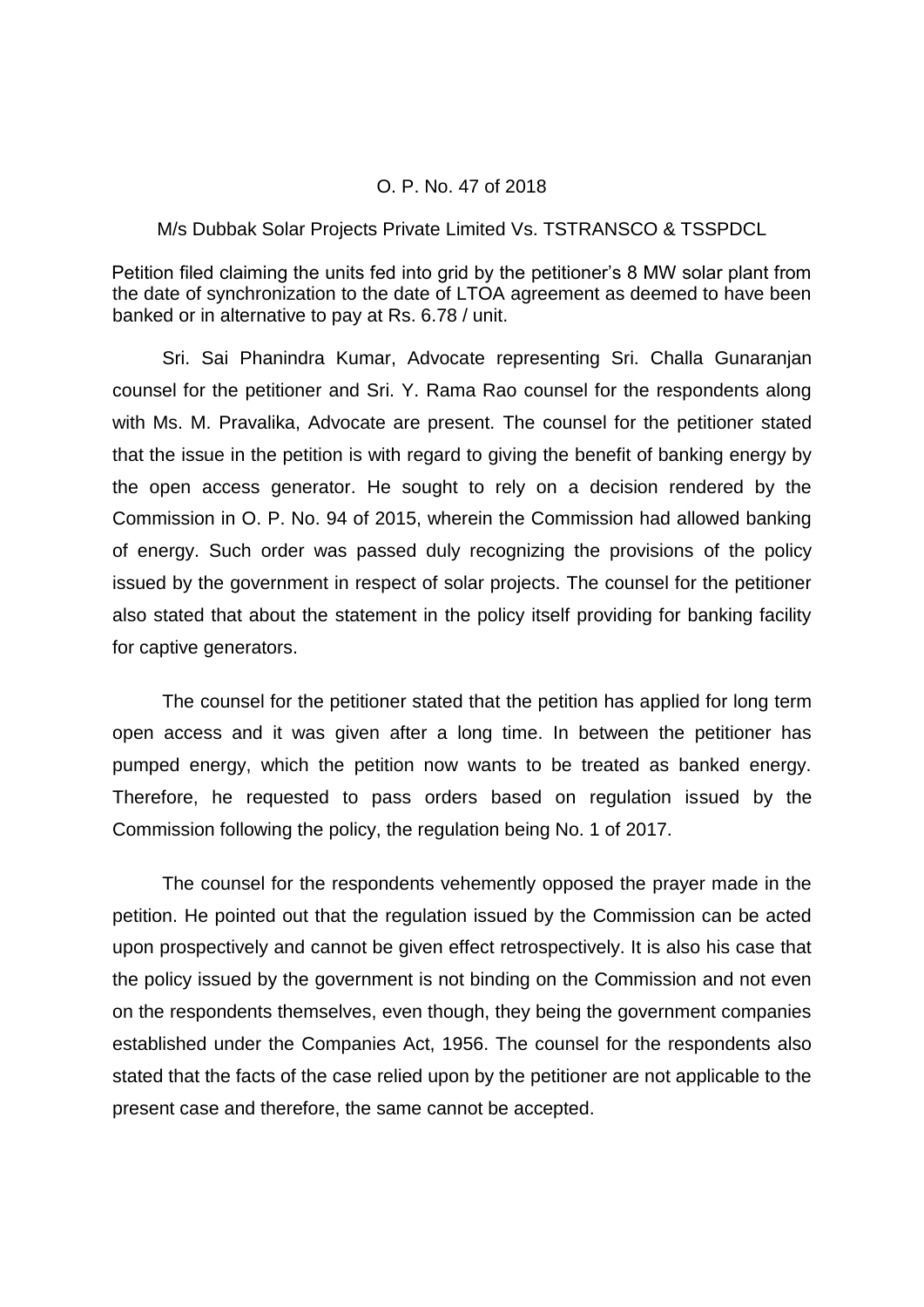At this stage, the counsel for the petitioner has sought adjournment stating that certain material papers including the judgment of the Commission are not filed and a rejoinder is also required to be filed to the counter affidavit of the respondents. Accordingly adjourned, the counsel for the petitioner shall file rejoinder within ten days.

Call on 27.10.2018 at 11.00 A.M.

 Sd/- Chairman

# O. P. No. 48 of 2018 & I. A. No. 24 of 2018

### M/s. Padmajwadi Solar Pvt. Ltd. Vs. TSNPDCL

Petition filed seeking orders for granting extension of time for SCOD for (176) days, restraining the respondent from invoking the PBG of Rs.1,00,00,000/- submitted by the petitioner under PPA, direction to the respondent to release / return the PBG of Rs.1,00,00,000/- and Rs.70,00,000/- submitted by the petitioner under PPA and also direction to the respondent to refund the amount of PBG of Rs.30,00,000/- that was encashed by the respondent with interest at 12% p.a. till realisation to the petitioner.

I. A. filed restraining the respondent from invoking the PBG of Rs.1,00,00,000/- and Rs.70,00,000/- till final disposal of the original petition.

Sri. Ankur Gupta, Advocate on behalf of Sri. Tarun Johri, Advocate for the petitioner and Sri. Y. Rama Rao, Standing Counsel for the respondent along with Ms. M. Pravalika, Advocate are present. The counsel for the petitioner stated that the PPA is signed on 01.03.2016 and the SCOD was 28.02.2017. The actual SCOD of the unit took place 23.08.2017. Originally there is a delay of 176 days and considering the fact that the Commission has allowed SCOD up to 30.06.2017, there is a delay of 54 days only. Further, the Commission, in individual cases, considered extension of SCOD up to 31.10.2017, as a result of which, there is no delay in this project.

The counsel for the petitioner also stated that the petitioner has furnished bank guarantee for amounts of Rs.1,00,00,000/- and Rs.70,00,000/-, which is valid up to December, 2018. However, the DISCOM has encashed bank guarantee for an amount of Rs.30,00,000/- and are likely to encash the balance B.G. also. The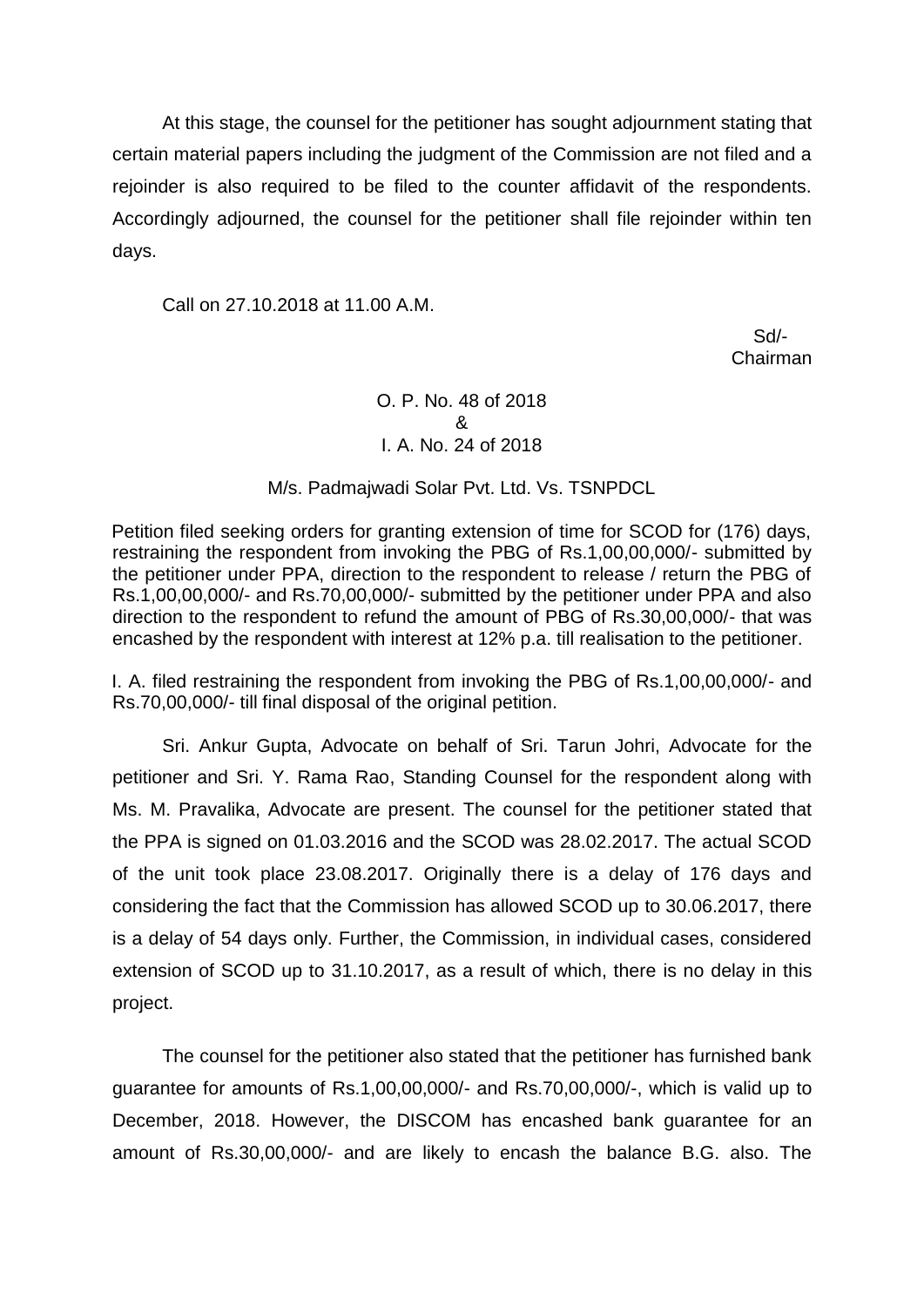petitioner seeks orders of the Commission for approving the actual SCOD and direct the licensee to return the B.Gs. given earlier, as also refund the amount already encashed by them to the petitioner. Insofar as the interest is concerned, the counsel for the petitioner stated that the Commission may consider and decide the issue.

The counsel for the respondent stated that he has no objection for the projects where the Commission has considered the extended SCOD of 31.10.2017. Insofar as B.Gs. are considered, the same will be considered for returning to the petitioner depending on the orders of the Commission.

Having heard the counsel for the parties, the matter is reserved for orders.

 Sd/- Chairman

> O. P. No. 49 of 2018 & I. A. No. 25 of 2018

# M/s. Tukkapur Solar Private Limited Vs TSNPDCL

Petition filed seeking orders for granting extension of time for SCOD for (241) days, restraining the respondent from invoking the PBG of Rs.1,05,00,000/- submitted by the petitioner under PPA, direction to the respondent to release the PBG of Rs.1,05,00,000/- and Rs.1,50,00,000/- infavour of the petitioner and also direction to the respondent to refund the amount of PBG of Rs.45,00,000/- that was encashed by the respondent with interest @ 12% p.a. till realisation to the petitioner.

I. A. filed restraining the respondent from invoking the PBG of Rs.1,05,00,000/- and Rs.1,50,00,000/- till final disposal of the original petition.

Sri. Ankur Gupta, Advocate on behalf of Sri. Tarun Johri, Advocate for the petitioner and Sri. Y. Rama Rao counsel for the respondents along with Ms. M. Pravalika, Advocate are present. The counsel for the petitioner stated that the PPA is signed on 29.02.2016 and the SCOD was 28.02.2017. The actual SCOD of the unit took place 07.10.2017. Originally there is a delay of 221 days and considering the fact that the Commission has allowed SCOD up to 30.06.2017, there is a delay of 99 days only. Further, the Commission, in individual cases, considered extension of SCOD up to 31.10.2017, as a result of which, there is no delay in this project.

The counsel for the petitioner also stated that the petitioner has furnished bank guarantee for amounts of Rs.1,50,00,000/- and Rs.1,05,00,000/-, which is valid up to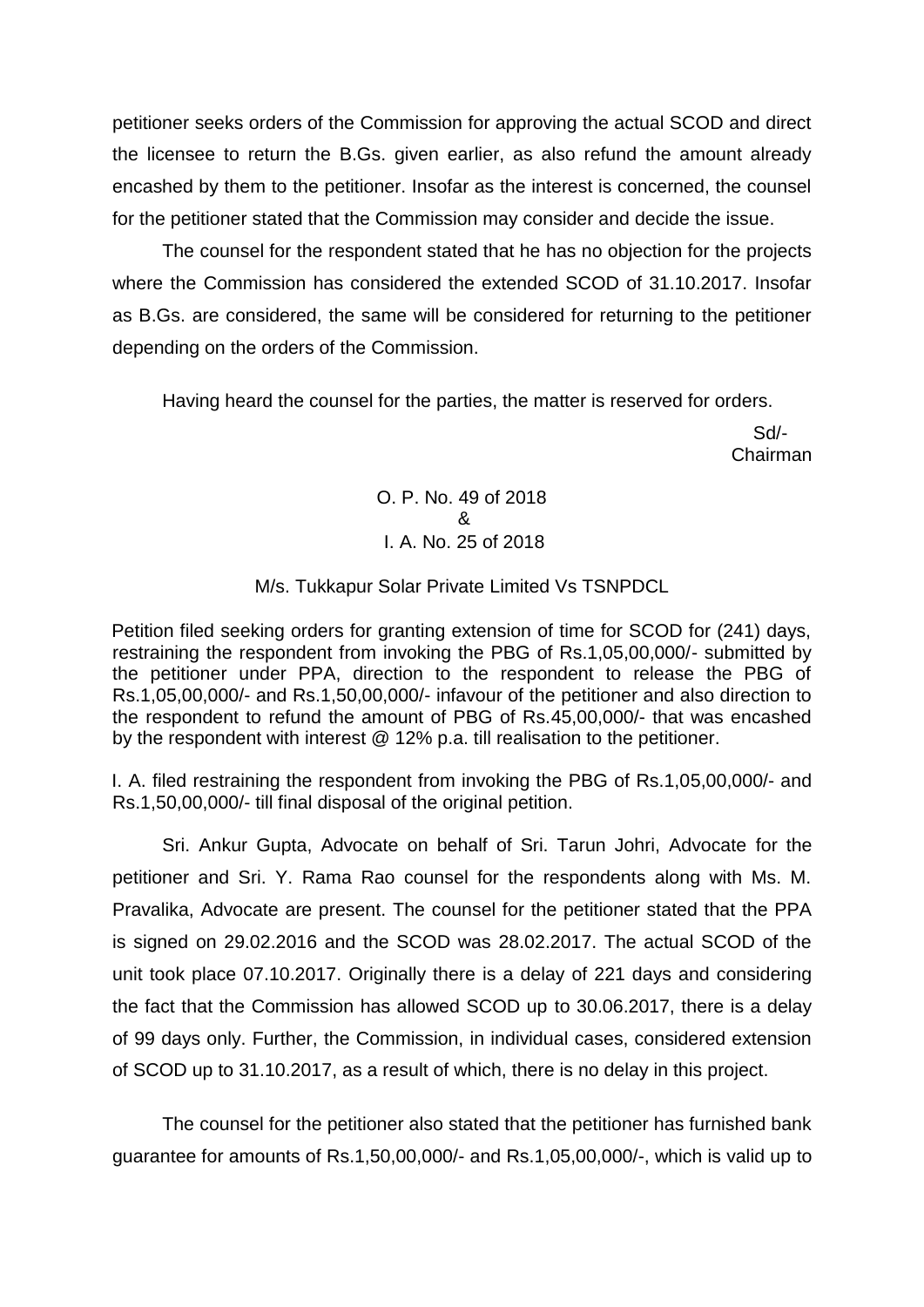December, 2018. However, the DISCOM has encashed bank guarantee for an amount of Rs.45,00,000/- and are likely to encash the balance B.G. also. The petitioner seeks orders of the Commission for approving the actual SCOD and direct the licensee to return the B.Gs. given earlier, as also refund the amount already encashed by them to the petitioner. Insofar as the interest is concerned, the counsel for the petitioner stated that the Commission may consider and decide the issue.

The counsel for the respondent stated that he has no objection for the projects where the Commission has considered the extended SCOD of 31.10.2017. Insofar as B.Gs. are considered, the same will be considered for returning to the petitioner depending on the orders of the Commission.

Having heard the counsel for the parties, the matter is reserved for orders.

 Sd/- Chairman

> O. P. No. 50 of 2018 & I. A. No. 26 of 2018

# M/s. Ghanpur Solar Power Private Limited Vs TSSPDCL

Petition filed seeking orders for granting extension of time for SCOD for (243) days, restraining the respondent from invoking the PBG of Rs.1,50,00,000/- and Rs.1,05,00,000/- submitted by the petitioner under PPA, direction to the respondent to release the PBG of Rs.1,50,00,000/- and Rs.1,05,00,000/- in favour of the petitioner and also direction to the respondent to refund the amount of PBG of Rs.45,00,000/- that was encashed by the respondent with interest @ 12% p.a. till realisation to the petitioner.

I. A. filed restraining the respondent from invoking the PBG of Rs.1,05,00,000/- and Rs.1,50,00,000/- till final disposal of the original petition.

Sri. Ankur Gupta, Advocate on behalf of Sri. Tarun Johri, Advocate for the petitioner and Sri. Y. Rama Rao counsel for the respondents along with Ms. M. Pravalika, Advocate are present. The counsel for the petitioner stated that the PPA is signed on 29.02.2016 and the SCOD was 28.02.2017. The actual SCOD of the unit took place 29.10.2017. Originally there is a delay of 243 days and considering the fact that the Commission has allowed SCOD up to 30.06.2017, there is a delay of 121 days only. Further, the Commission, in individual cases, considered extension of SCOD up to 31.10.2017, as a result of which, there is no delay in this project.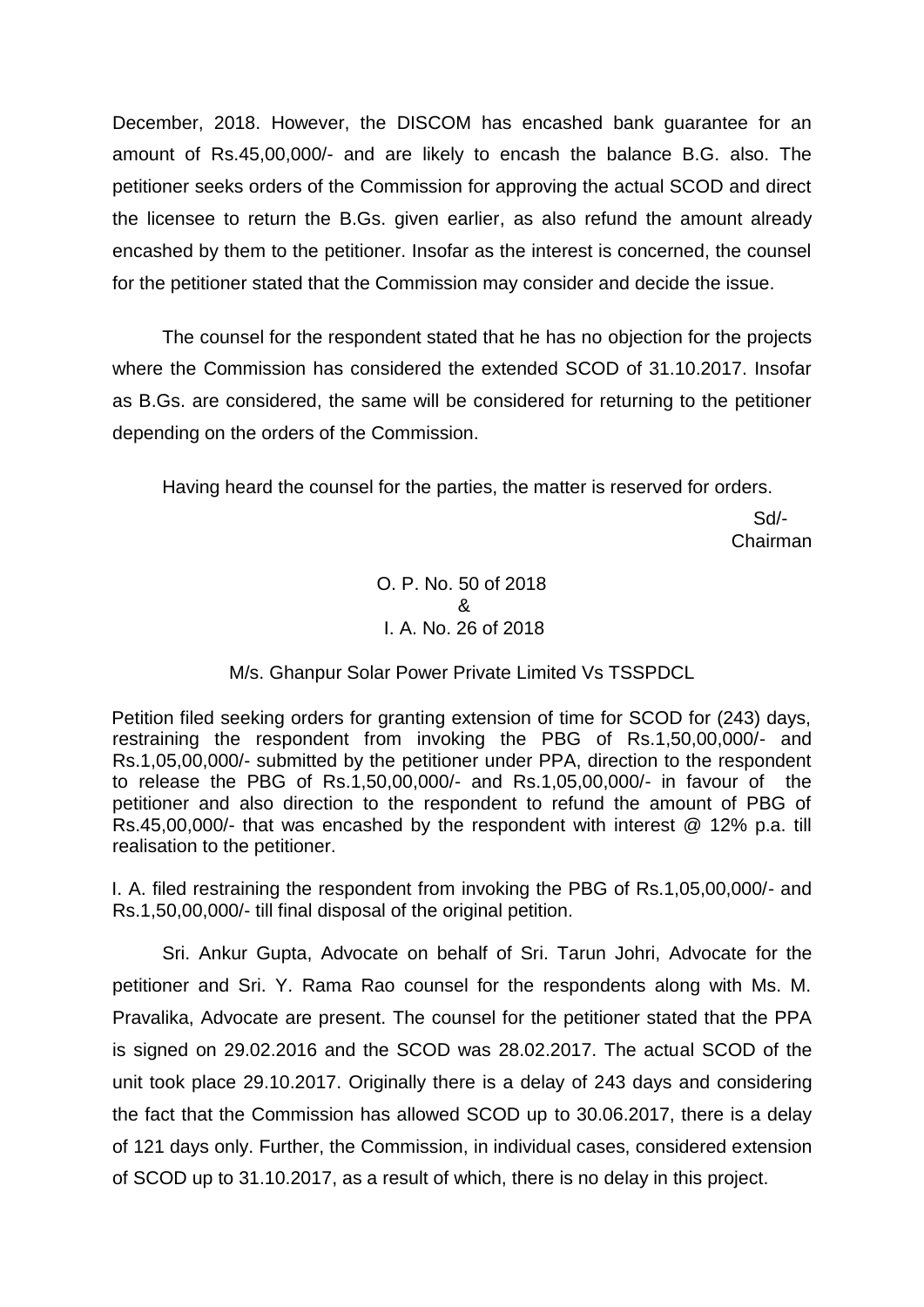The counsel for the petitioner also stated that the petitioner has furnished bank guarantee for amounts of Rs.1,05,00,000/- and Rs.1,50,00,000/-, which is valid upto December, 2018. However, the DISCOM has encashed bank guarantee for an amount of Rs.45,00,000/- and are likely to encash the balance B.G. also. The petitioner seeks orders of the Commission for approving the actual SCOD and direct the licensee to return the B.Gs. given earlier, as also refund the amount already encashed by them to the petitioner. Insofar as the interest is concerned, the counsel for the petitioner stated that the Commission may consider and decide the issue.

The counsel for the respondent stated that he has no objection for the projects where the Commission has considered the extended SCOD of 31.10.2017. Insofar as B.Gs. are considered, the same will be considered for returning to the petitioner depending on the orders of the Commission.

Having heard the counsel for the parties, the matter is reserved for orders.

 Sd/- Chairman

# O. P. No. 51 of 2018 & I. A. No. 27 of 2018

### M/s. Renjal Solar Power Private Limited Vs TSNPDCL

Petition filed seeking orders for granting extension of time for SCOD for (224) days, restraining the respondent from invoking the PBG of Rs.1,50,00,000/- and Rs.1,05,00,000/- submitted by the petitioner under PPA, direction to the respondent to release and return the PBG of Rs.1,50,00,000/- and Rs.1,05,00,000/- submitted by the petitioner and also direction to the respondent to refund the amount of PBG of Rs.45,00,000/- that was encashed by the respondent with interest @ 12% p.a. till realisation to the petitioner.

I. A. filed restraining the respondent from invoking the PBG of Rs.1,50,00,000/- and Rs.1,05,00,000/- till final disposal of the original petition.

Sri. Ankur Gupta, Advocate on behalf of Sri. Tarun Johri, Advocate for the petitioner and Sri. Y. Rama Rao counsel for the respondents along with Ms. M. Pravalika, Advocate are present. The counsel for the petitioner stated that the PPA is signed on 01.03.2016 and the SCOD was 28.02.2017. The actual SCOD of the unit took place 10.10.2017. Originally there is a delay of 224 days and considering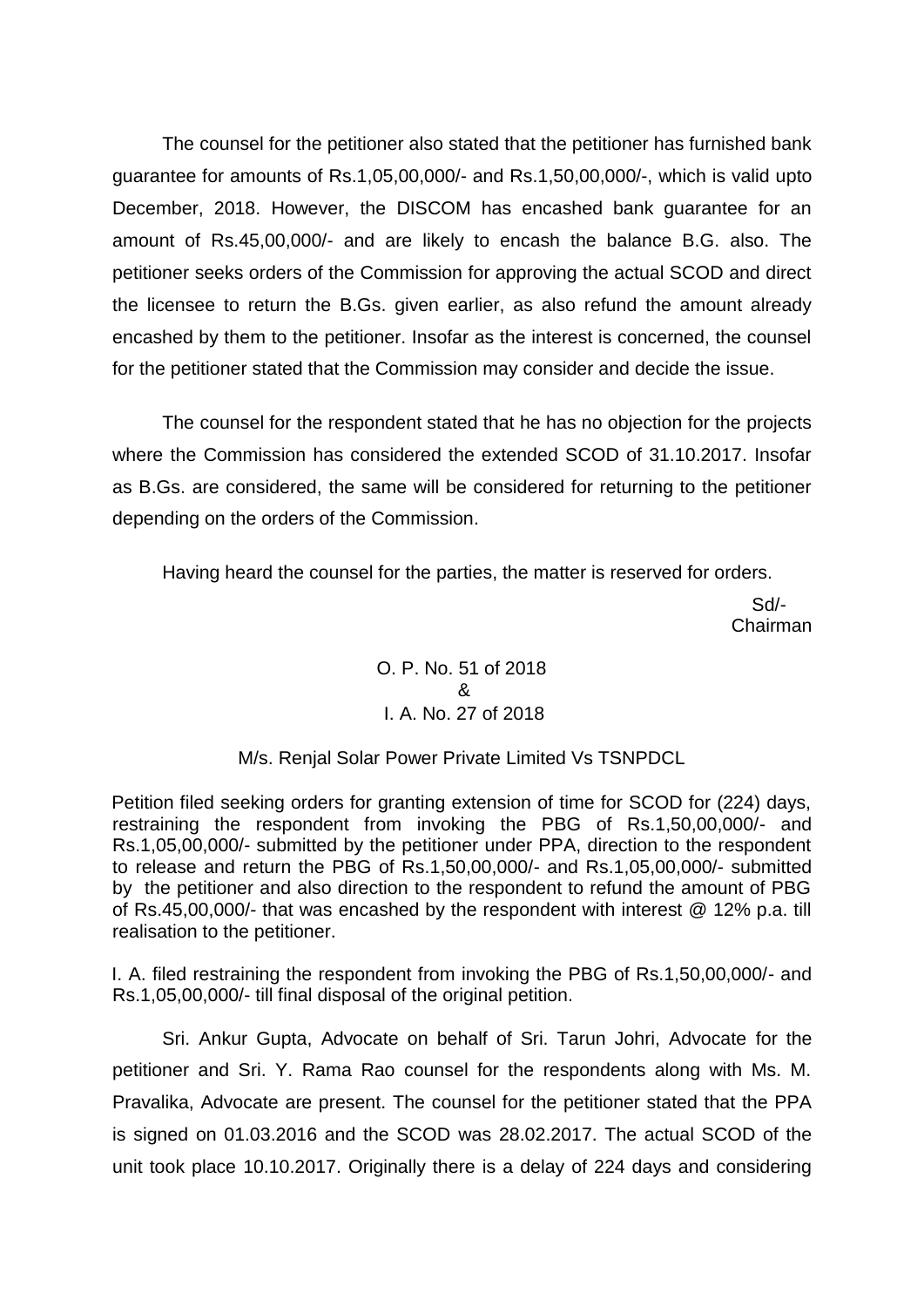the fact that the Commission has allowed SCOD upto 30.06.2017, there is a delay of 102 days only. Further, the Commission, in individual cases, considered extension of SCOD upto 31.10.2017, as a result of which, there is no delay in this project.

The counsel for the petitioner also stated that the petitioner has furnished bank guarantee for amounts of Rs.1,50,00,000/- and Rs.1,05,00,000/-, which is valid upto December, 2018. However, the DISCOM has encashed bank guarantee for an amount of Rs.45,00,000/- and are likely to encash the balance B.G. also. The petitioner seeks orders of the Commission for approving the actual SCOD and direct the licensee to return the B.Gs. given earlier, as also refund the amount already encashed by them to the petitioner. Insofar as the interest is concerned, the counsel for the petitioner stated that the Commission may consider and decide the issue.

The counsel for the respondent stated that he has no objection for the projects where the Commission has considered the extended SCOD of 31.10.2017. Insofar as B.Gs. are considered, the same will be considered for returning to the petitioner depending on the orders of the Commission.

Having heard the counsel for the parties, the matter is reserved for orders.

 Sd/- Chairman

> O. P. No. 52 of 2018 & I. A. No. 28 of 2018

# M/s. Gummadidala Solar Power Private Limited Vs TSSPDCL

Petition filed seeking orders for granting extension of time for SCOD for (269) days, restraining the respondent from invoking the PBG of Rs.1,50,00,000/- and Rs.1,05,00,000/- submitted by the petitioner under PPA, direction to the respondent to release and return the PBG of Rs.1,05,00,000/- and Rs.1,50,00,000/- submitted by the petitioner and also direction to the respondent to refund the amount of PBG of Rs.45,00,000/- that was encashed by the respondent with interest @ 12% p.a. till realisation to the petitioner.

I. A. filed restraining the respondent from invoking the PBG of Rs.1,05,00,000/- and Rs.1,50,00,000/- till final disposal of the original petition.

Sri. Ankur Gupta, Advocate on behalf of Sri. Tarun Johri, Advocate for the petitioner and Sri. Y. Rama Rao counsel for the respondents along with Ms. M.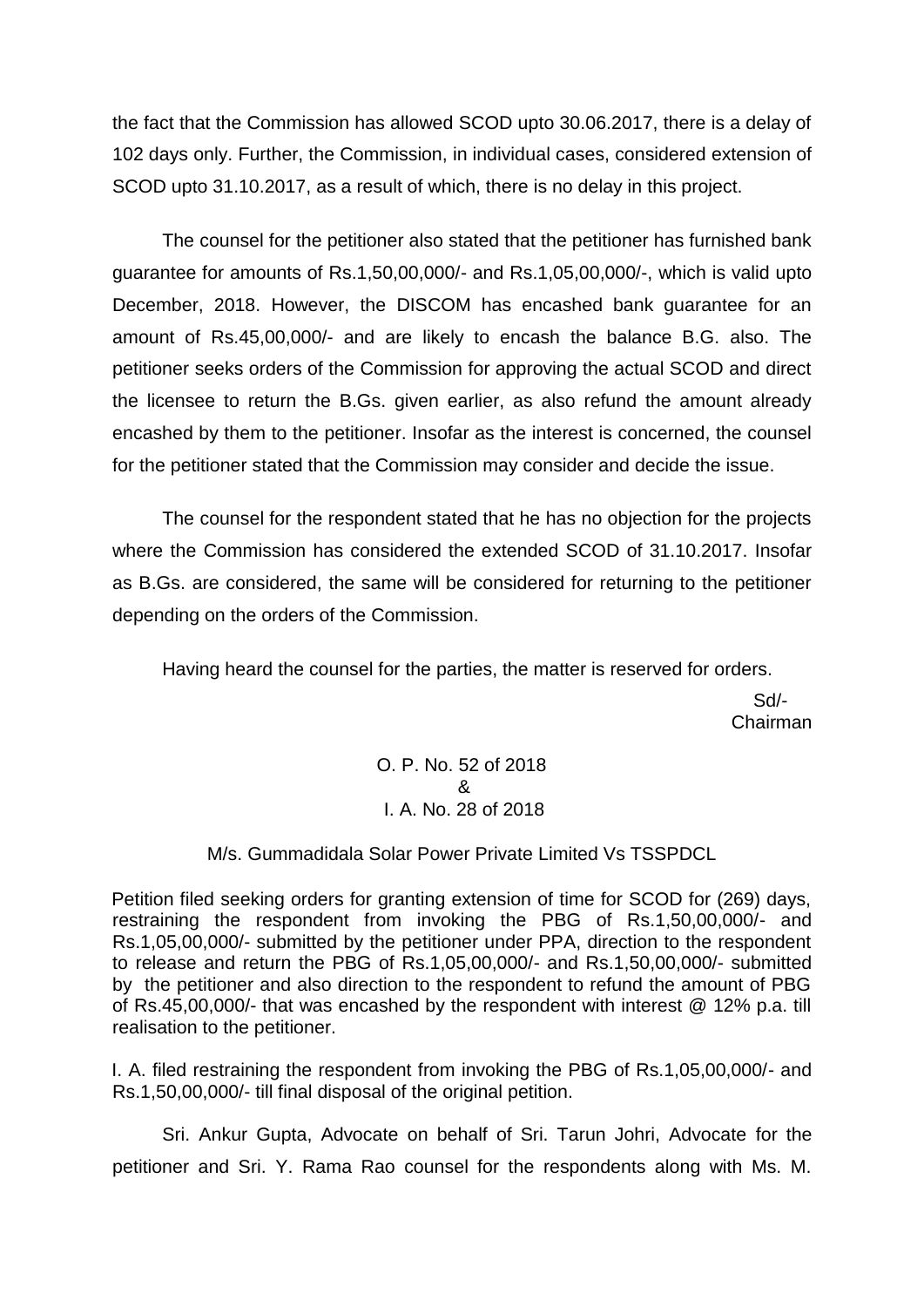Pravalika, Advocate are present. The counsel for the petitioner stated that the PPA is signed on 29.02.2016 and the SCOD was 28.02.2017. The actual SCOD of the unit took place 23.11.2017. Originally there is a delay of 268 days and considering the fact that the Commission has allowed SCOD upto 30.06.2017, there is a delay of 146 days only. Further, the Commission, in individual cases, considered extension of SCOD up to 31.10.2017, as a result of which, there is delay of 23 days in commissioning the project.

The counsel for the petitioner also stated that the petitioner has furnished bank guarantee for amounts of Rs.1,50,00,000/- and Rs.1,05,00,000/-, which is valid up to December, 2018. However, the DISCOM has encashed bank guarantee for an amount of Rs.45,00,000/- and are likely to encash the balance B.G. also. The petitioner seeks orders of the Commission for approving the actual SCOD and direct the licensee to return the B.Gs. given earlier, as also refund the amount already encashed by them to the petitioner. Insofar as the interest is concerned, the counsel for the petitioner stated that the Commission may consider and decide the issue.

The counsel for the respondent stated that he has no objection for the projects where the Commission has considered the extended SCOD of 31.10.2017. Insofar as B.Gs. are considered, the same will be considered for returning to the petitioner depending on the orders of the Commission.

Having heard the counsel for the parties, the matter is reserved for orders.

 Sd/- Chairman

> O. P. No. 53 of 2018 & I. A. No. 29 of 2018

M/s. Achampet Solar Power Private Limited Vs TSSPDCL

Petition filed seeking orders for granting extension of time for SCOD for (184) days, restraining the respondent from invoking the PBG of Rs.1,00,00,000/- and Rs.70,00,000/- submitted by the petitioner under PPA, direction to the respondent to release and return the PBG of Rs.1,00,00,000/- and Rs.70,00,000/- submitted by the petitioner and also direction to the respondent to refund the amount of PBG of Rs.30,00,000/- that was encashed by the respondent with interest @ 12% p.a. till realisation to the petitioner.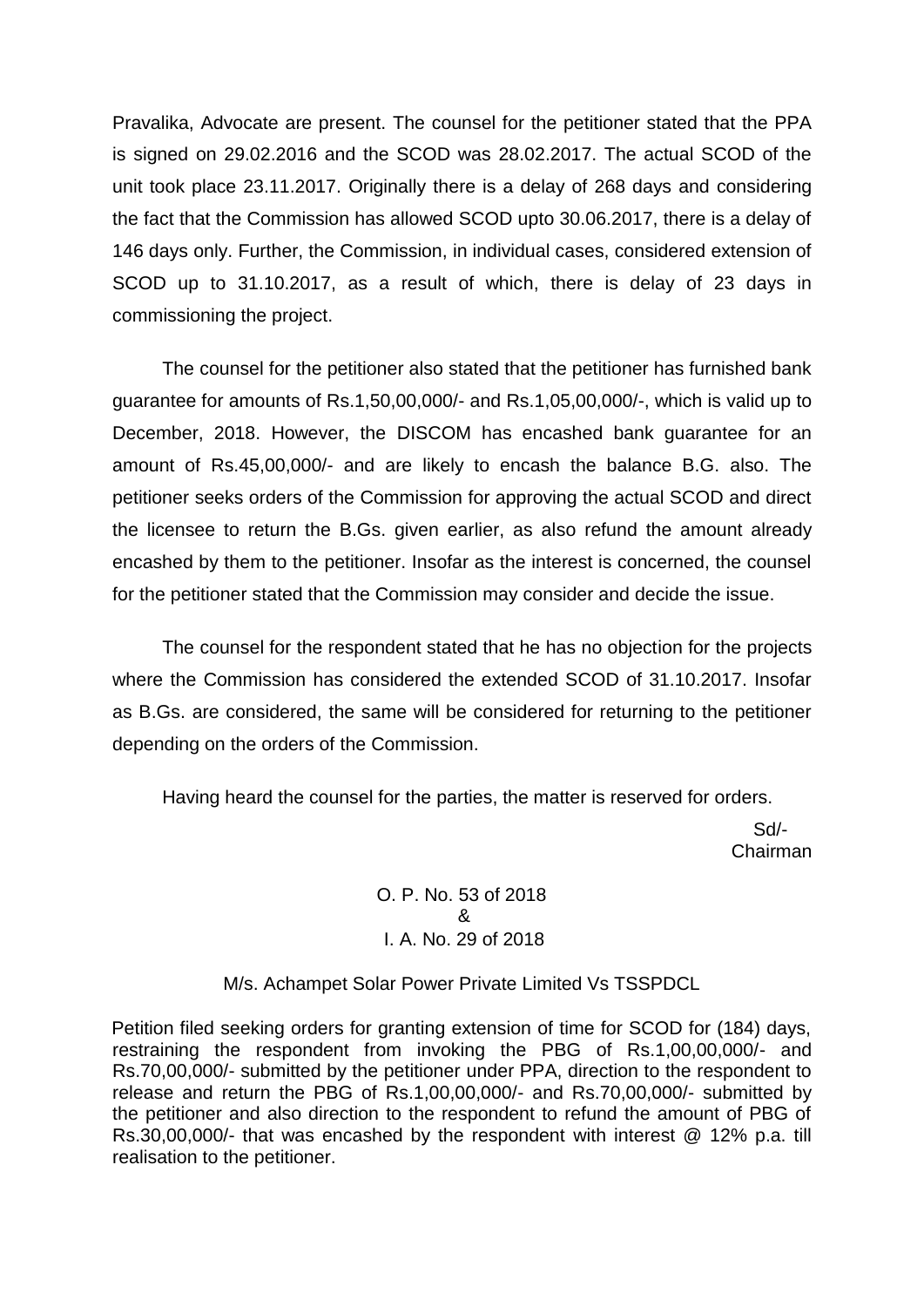I. A. filed restraining the respondent from invoking the PBG of Rs.1,00,00,000/- and Rs.70,00,000/- till final disposal of the original petition.

Sri. Ankur Gupta, Advocate on behalf of Sri. Tarun Johri, Advocate for the petitioner and Sri. Y. Rama Rao counsel for the respondents along with Ms. M. Pravalika, Advocate are present. The counsel for the petitioner stated that the PPA is signed on 29.02.2016 and the SCOD was 28.02.2017. The actual SCOD of the unit took place 30.08.2017. Originally there is a delay of 184 days and considering the fact that the Commission has allowed SCOD up to 30.06.2017, there is a delay of 62 days only. Further, the Commission, in individual cases, considered extension of SCOD up to 31.10.2017, as a result of which, there is no delay in this project.

The counsel for the petitioner also stated that the petitioner has furnished bank guarantee for amounts of Rs.1,00,00,000/- and Rs.70,00,000/-, which is valid up to December, 2018. However, the DISCOM has encashed bank guarantee for an amount of Rs.30,00,000/- and are likely to encash the balance B.G. also. The petitioner seeks orders of the Commission for approving the actual SCOD and direct the licensee to return the B.Gs. given earlier, as also refund the amount already encashed by them to the petitioner. Insofar as the interest is concerned, the counsel for the petitioner stated that the Commission may consider and decide the issue.

The counsel for the respondent stated that he has no objection for the projects where the Commission has considered the extended SCOD of 31.10.2017. Insofar as B.Gs. are considered, the same will be considered for returning to the petitioner depending on the orders of the Commission.

Having heard the counsel for the parties, the matter is reserved for orders.

 Sd/- Chairman

# O. P. No. 54 of 2018

### TSSPDCL Vs. Mittal Processors Pvt. Ltd.

Petition filed seeking recovery of outstanding amounts payable by the respondent towards compensation and also refund of STOA charges as per short term power purchase orders dated 29.04.2014 and 12.02.2014.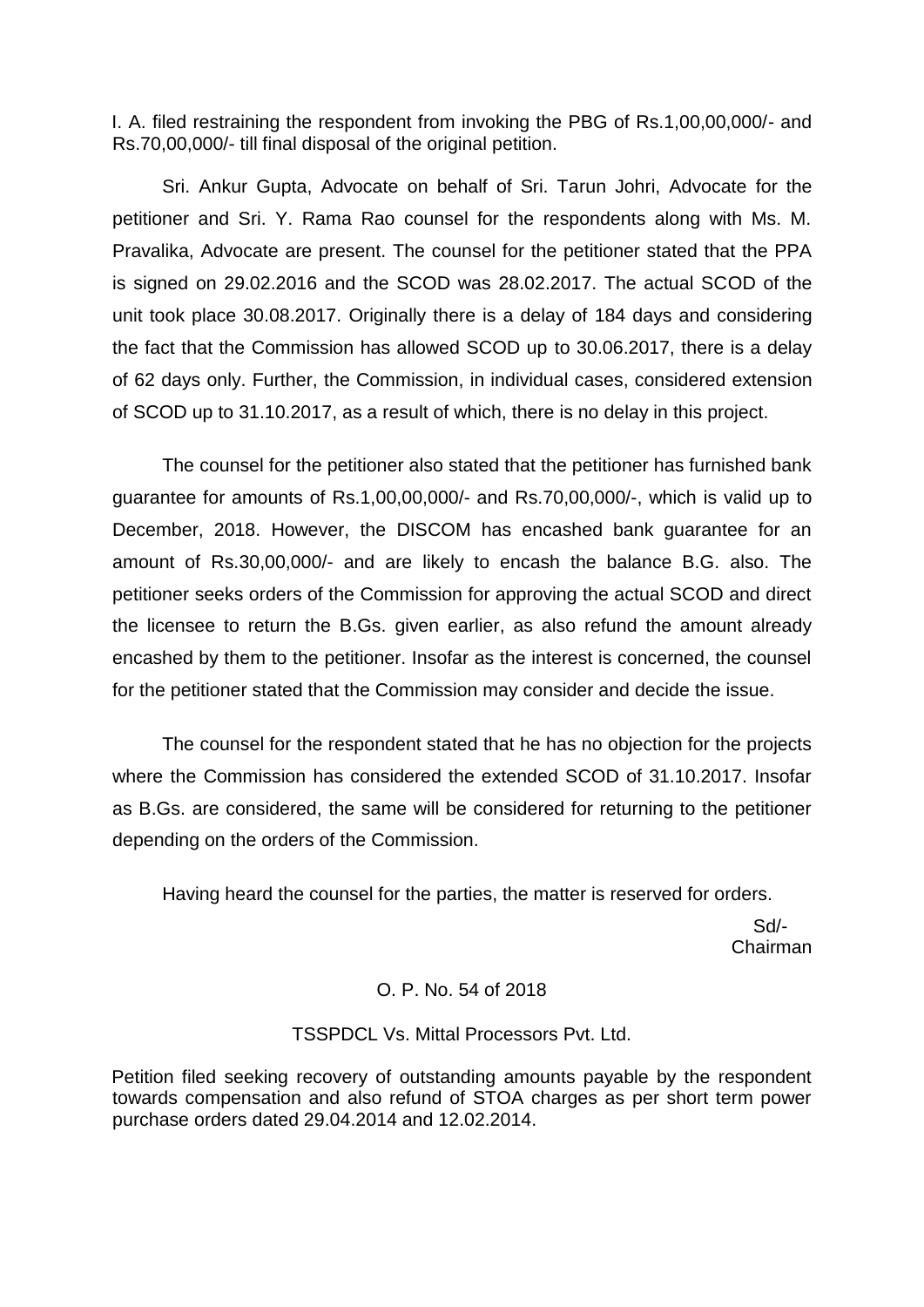Sri. Y. Rama Rao, Standing Counsel for the petitioner along with Ms. M. Pravalika, Advocate and Sri. Adarsh Tripathi, Advocate along with Ms. Shraddha Gupta, Advocate for the respondent are present. The counsel for the petitioner stated that the petition is filed against the trader for payment of compensation and STOA charges. The claim is towards short term purchase made in the year 2015 by the DISCOMs. The counsel for the respondent stated that it being a trader had bid for supplying power in the short term basis for a period less than one year. It contracted two sources for supplying the required power to the DISCOMs. The trader selected M/s. Vandana Power of Chattisgadh for 50 MW and 7.5 MW from M/s TSR Green Power. Based on the capacities proposed by the trader, letter of intent had been issued by the DISCOMs. Supply was undertaken from the sources contracted duly entering into agreements with generators. Coupled with the letter of intent the PPAs form the back to back agreements. The agreement period is 30.05.2014 to 26.05.2015.

It is the case of the counsel for respondent that the petitioner ought to have filed the petition within a period of three years from the date, on which the amount has become due. This filing is beyond the said period of limitation. It is also stated that the petitioners ought to have made the generators also party to the case. The petition is not maintainable for non-joinder of parties. The petition is also not maintainable because section 86 (1) (f) of the Electricity Act, 2003 provides for adjudication between the licensees and the generators, as the generators are not party to the petition, it being a trader, the present petition is liable to be rejected for want of jurisdiction.

The counsel for the respondent stated that the agreement between it and the DISCOMs provides for arbitration of the issues between them. The petitioners ought to have referred the matter to the arbitration invoking the said provisions. For all these reasons the petition may be rejected, as the same is stated in the counter affidavit, which may be considered.

The counsel for the petitioner stated that he would file a rejoinder to the counter affidavit of the respondent and sought time to enable himself to answer all the points raised by the respondent. In view of the request made by the counsel for the petitioner, the matter is adjourned.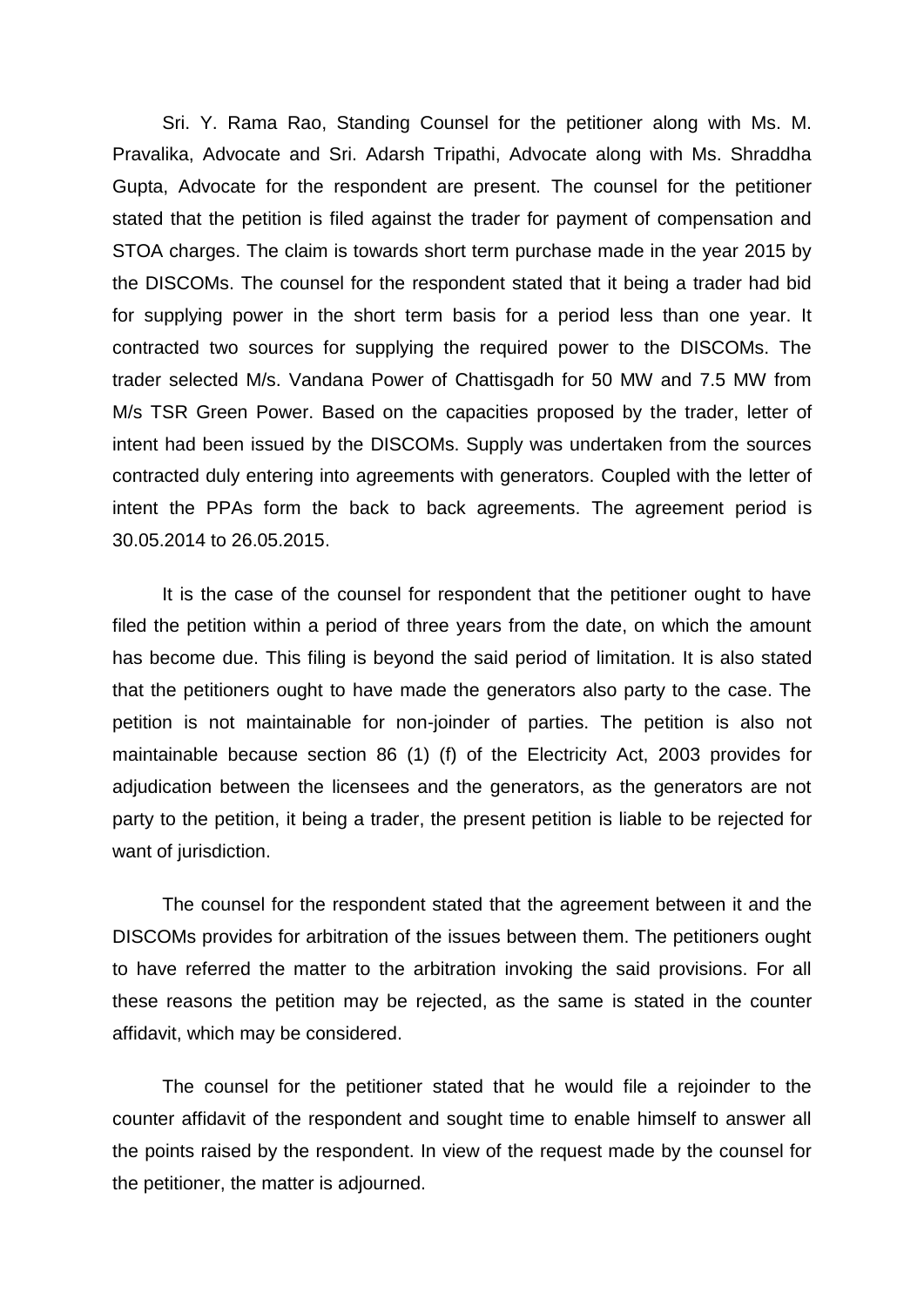Sd/- Chairman

#### O. P. No. 55 of 2018

#### M/s. Avighna Solarfarms Ltd. Vs. TSSPDCL

Petition filed seeking orders for granting extension of time for SCOD for (122) days

Sri. S. Subba Reddy, Advocate for the petitioner and Sri. Y. Rama Rao counsel for the respondent along with Ms. M. Pravalika, Advocate are present. The counsel for the petitioner stated that the petition is filed for extending the SCOD of the project. There is a delay in synchronization of the project, but the same is within the period accepted by the Commission that is 30.06.2017. The counsel for the respondent stated that though it is contended about several reasons of force majeure, the same are denied. However, the Commission has already passed orders insofar as the period up to 30.06.2017, hence, the same may be considered.

Heard the counsel for the parties and the matter is reserved for orders.

 Sd/- Chairman

#### O. P. No. 56 of 2018

#### M/s. Amun Solarfarms Ltd. Vs. TSNPDCL

Petition filed seeking orders for granting extension of time for SCOD for (122) days

Sri. S. Subba Reddy, Advocate for the petitioner and Sri. Y. Rama Rao counsel for the respondent along with Ms. M. Pravalika, Advocate are present. The counsel for the petitioner stated that the petition is filed for extending the SCOD of the project. There is a delay in synchronization of the project, but the same is within the period accepted by the Commission that is 30.06.2017. The counsel for the respondent stated that though it is contended about several reasons of force majeure, the same are denied. However, the Commission has already passed orders insofar as the period up to 30.06.2017, hence, the same may be considered.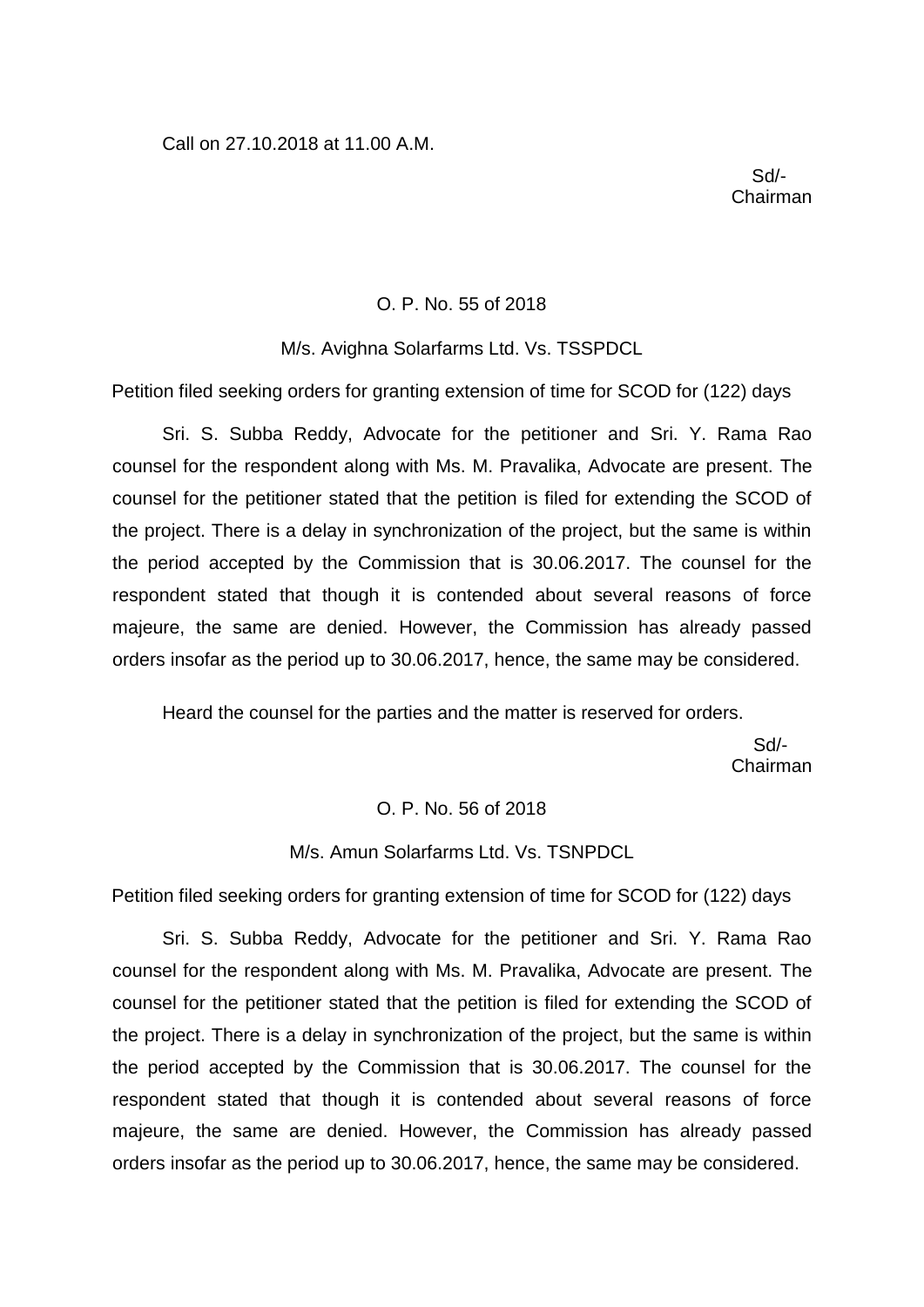Heard the counsel for the parties and the matter is reserved for orders.

 Sd/- Chairman

# O. P. No. 57 of 2018

M/s. Gayatri Power Pvt. Ltd. Vs. TSSPDCL

Petition filed seeking determination of tariff for 2.2 MW mini hydel power plant of the petitioner at Rs.5/- (levelized for 25 years) or appropriate rate as determined by the Commission.

Sri. Challa Gunaranjan, Advocate for the petitioner along with Sri. N Panindra Kumar, Advocate and Sri. Y. Rama Rao counsel for the respondent along with Ms. M. Pravalika, Advocate are present. The counsel for the petitioner stated that the present petition is filed for determination of the tariff of the project. This petition is filed pursuant to the directions of this Commission that the developer has to obtain orders on the tariff payable by the DISCOMs. The counsel for the respondent stated that the DISCOMs have been complying with the quantum of renewable energy procurement in terms of the regulation issued by the Commission. In fact, their procurement is in excess of the capacity allowed.

The Commission observed that the matter needs examination and sought to know whether all the information required for tariff determination has been done. The counsel for the petitioner stated that earlier the Commission required the information on the project and its audit reports, which have been filed and now also they are enclosed to this petition.

Expressing the view that the tariff determination for individual projects may not be appropriate, the matter is adjourned without any date. The date will be intimated later on, but any information required from the petitioner will be informed separately.

 Sd/- Chairman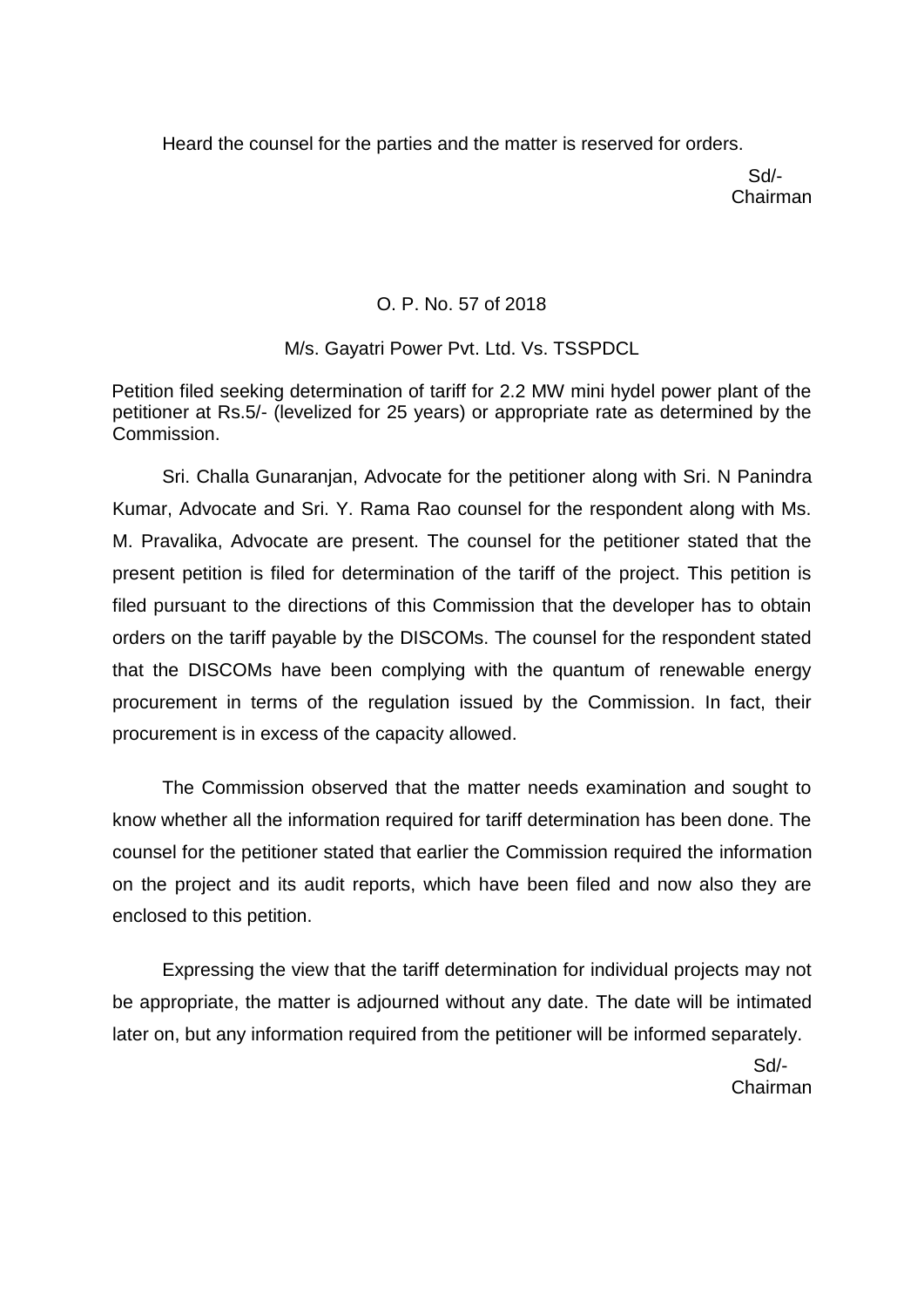I. A. No. 33 of 2018 in O. P. No. 26 of 2016

### TSGENCO Vs. TSDISCOMs

Application filed seeking amendment of tariff for generation of power for the control period of FY 2014-2019.

Sri. K. Anandam, Chief Engineer (Coal & Comml.) for TSGENCO for the petitioner and Sri. Y. Rama Rao, Standing Counsel for the respondents along with Ms. M. Pravalika, Advocate are present. The representative of the petitioner stated and sought to explain that the tariff order passed by the Commission, while determining the tariff for the control period 2014-2019, has considered certain projects as work in progress and did not allow the capitalization of the asset, thereby enabling recover of the tariff for the said project. The Commission also required the petitioner to approach the Commission as and when the project is ready.

The Commission sought to know why completed cost of the project is filed or why it is not awaiting filing of true up petition for consideration of this project. The representative of the petitioner pointed out that the present petition is pursuant to the directions of the Commission only and prayed for orders to be passed in the matter. The counsel for the respondents stated that the Commission may decide the matter, which the respondents will abide by the order of the Commission. The matter is adjourned for consideration and examination without giving any date.

 Sd/- Chairman

O. P. No. 60 of 2018

### TSDISCOMs Vs. –Nil-

Petition filed seeking approval of the pooled cost of power purchase for FY 2017-18 to be adopted for the FY 2018-19.

Sri. Y. Rama Rao counsel for the respondent along with Ms. M. Pravalika, Advocate is present. The counsel for the petitioner stated that as per regulation issued by the Commission, the Commission has to determine the pooled cost of